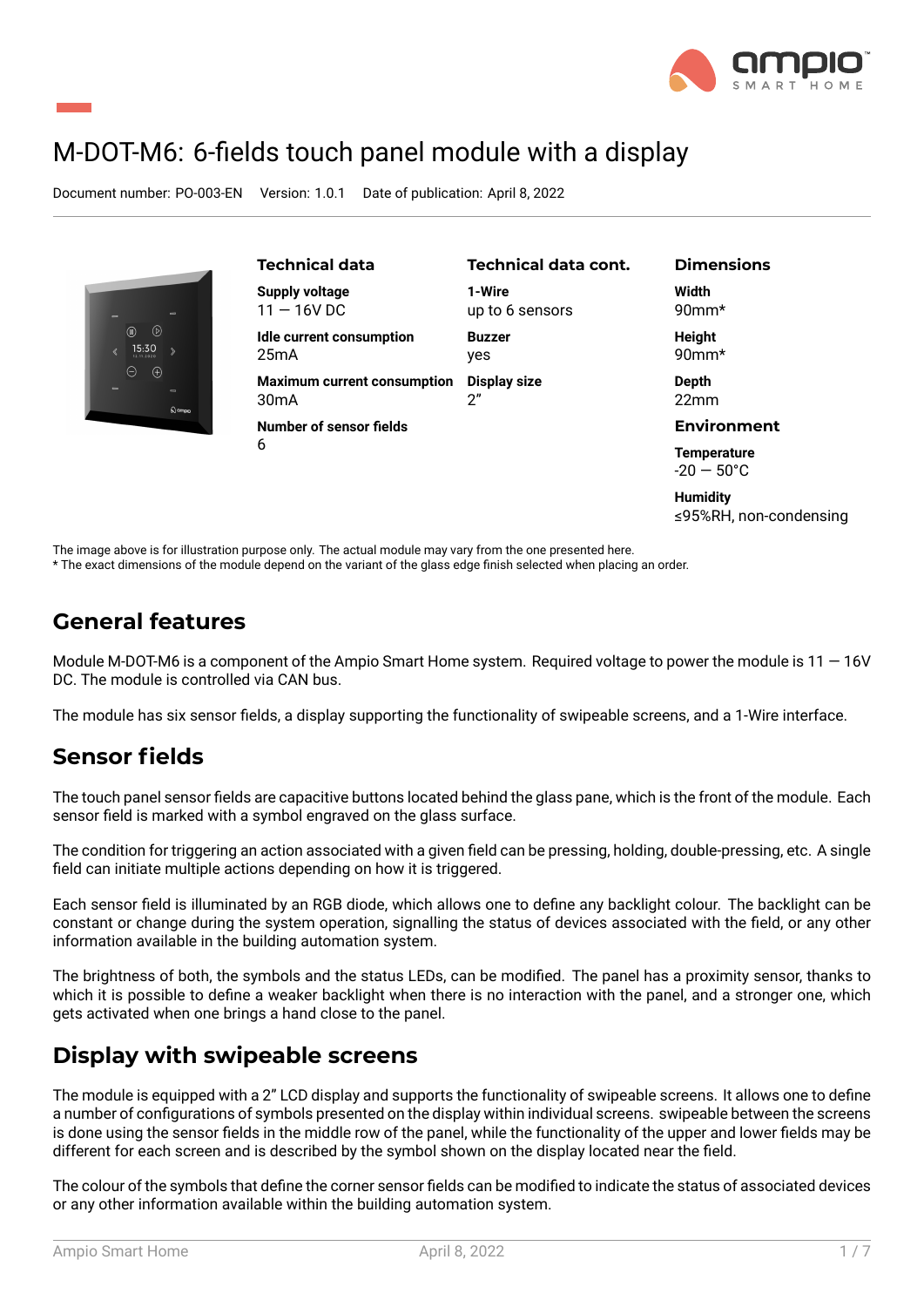The central part of the screen presents any information available in the building automation system, e.g. date and time, or temperature measurement results. Each swipeable screen can show different information.

If the installation includes an IP integration module from the M-SERV family, it is possible to display on the panel information downloaded from the network, e.g. weather, stock information, etc.

The module can support 2 or 12 swipeable screens, depending on the version purchased.

The 12-screen module, apart from the screens described above, also enables the activation of the following types of screens:

- information screen,
- countdown timer screen.

#### **Information screen**

The information screen is divided into three sections, which facilitate presenting any information available in the building automation system, e.g. date and time or temperature measurement results. There are no symbols describing the sensor fields on this type of screens.

#### **Countdown timer**

The screen implements the countdown timer functionality. When this type of screen is active, the corner panel buttons are used to define the time, stop and start the countdown, and reset it. The end of the countdown is signaled by default with an acoustic signal. It is also possible to perform any action within the devices connected to the building automation system.

#### **Personalisation**

The colour of the module's front glass and the chamfer width of its edge are subject to personalisation.

In the case of the M-DOT-M6 module, the symbols of the sensor fields are not subject to personalisation.

#### **Buzzer**

The module is equipped with a buzzer that enables generating sound signals. By default, each press of the sensor field triggers a short buzzer sound. However, this behaviour can be modified.

In addition to confirming that the sensor field has been pressed, the buzzer can be used to signal any other events observable by the building automation system. The sound volume and type are defined at the device configuration stage.

#### **Temperature sensors**

The module is equipped with a 1-Wire interface connector that allows to connect up to 6 digital Dallas DS18B20 temperature sensors. The temperature measurement result is available for all devices operating within the building automation bus. It may turn out to be particularly useful for purposes related to temperature regulation, or to present the measurement result on touch panels and in a mobile application.

The total length of the 1-Wire bus cable to which the temperature sensors are connected cannot exceed 15m.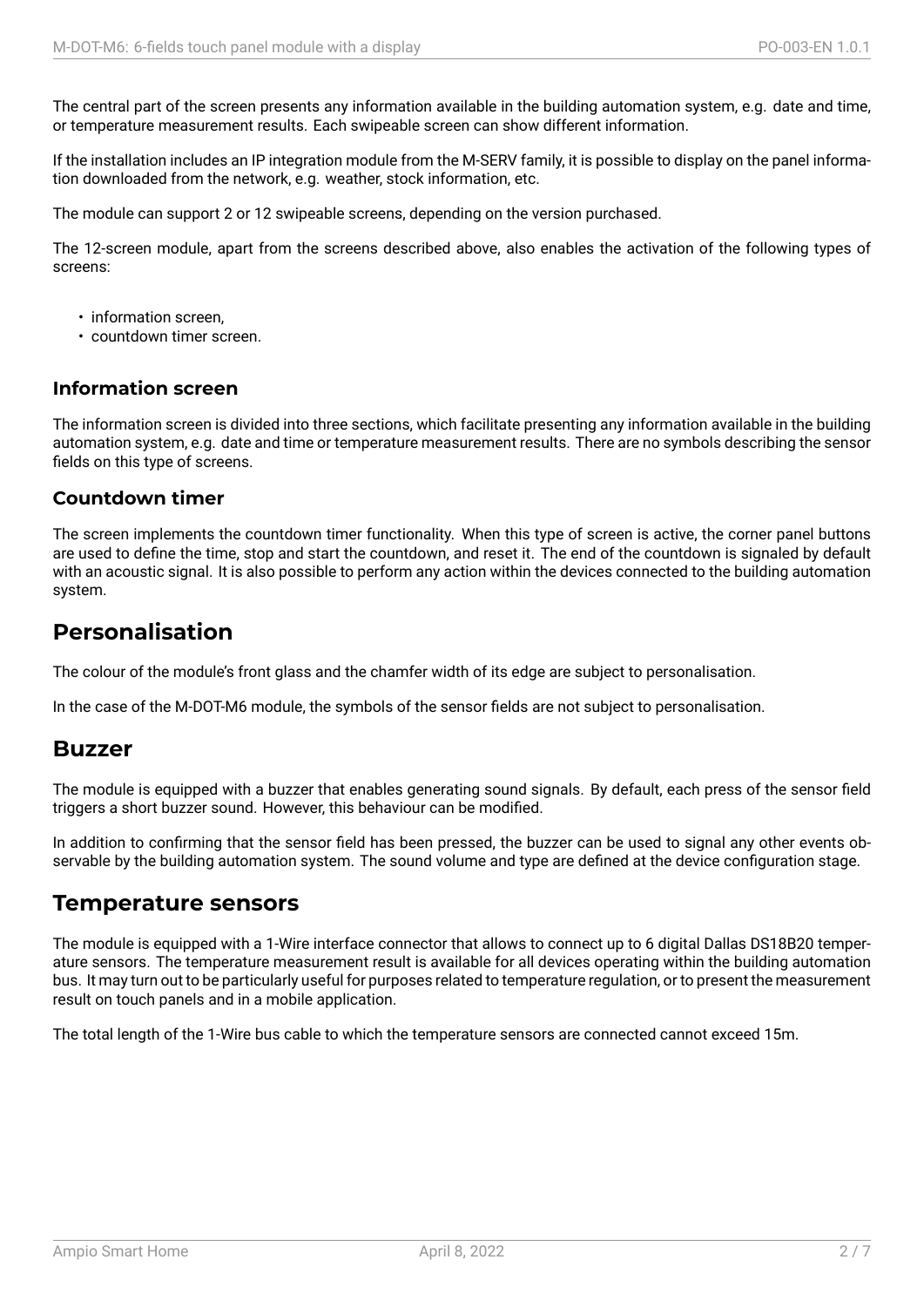#### **Module with an aluminum finish**



The M-DOT-M6 touch panel module is also available with an aluminum front. In this variant, the screen and sensor fields are located behind the pane of smoked glass without a chamfered edge, embedded in an aluminum frame. The aluminum frame can be made of raw aluminum or it can be black anodised.

The M-DOT-M6 module with an aluminum finish supports up to 10 swipeable screens.

#### **Dimensions of the module with an aluminum finish**

In the dimensions diagram, the dashed line marks the area where connectors of the device and its other elements protruding from the body are located. The outline of this area corresponds to the central opening in mounting plates and frames for touch panels. In the actual module, the CAN bus and 1-Wire interface connectors may be located in a different place than in the figure below, but within the marked area.

Dimensions expressed in millimeters.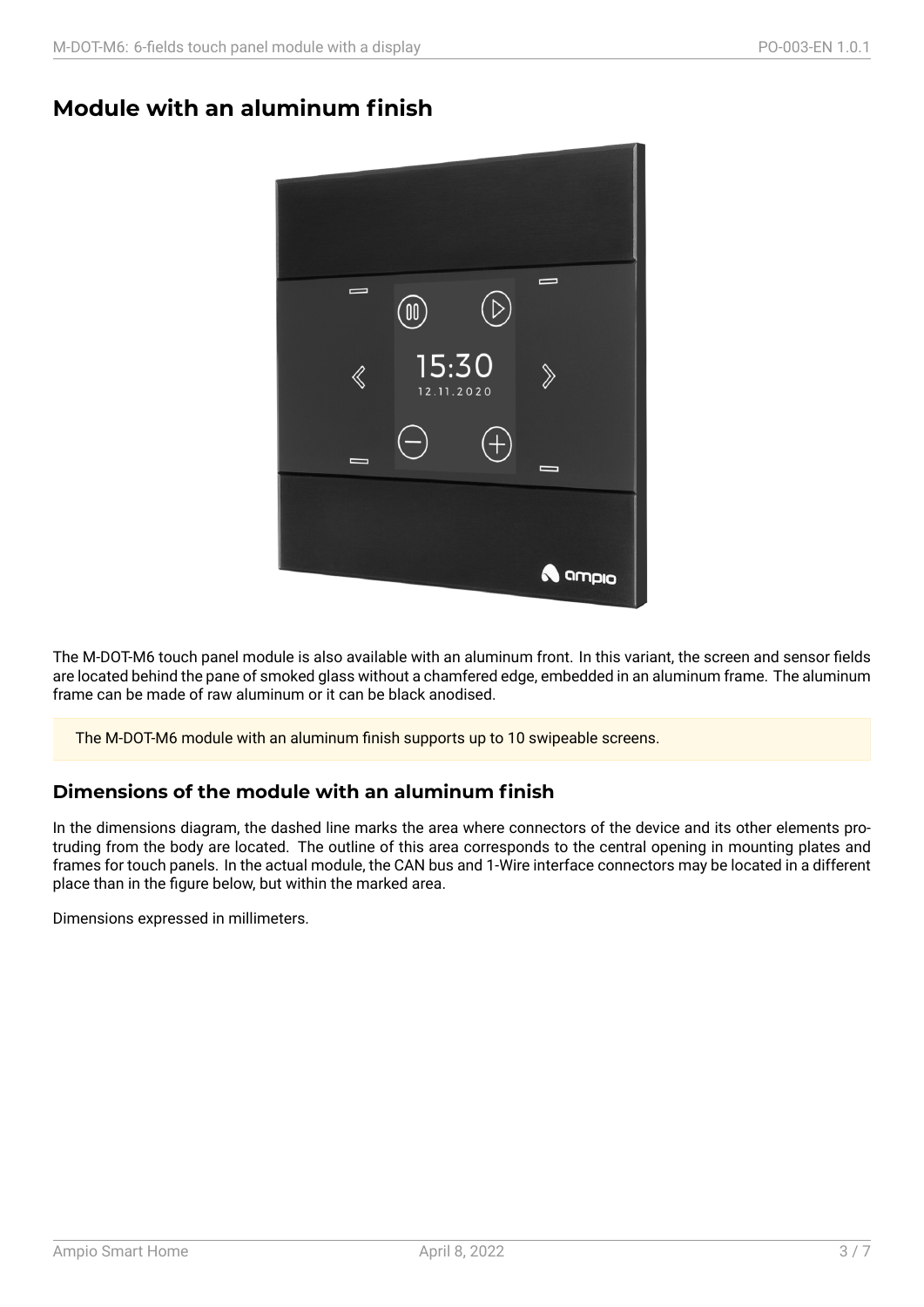The following dimension diagram is for the M-DOT-M6 module with an aluminum finish. A drawing of the module dimensions in the regular variant can be found further in the document.



# **Typical application**

- Turning on lighting or any other devices connected to the building automation system;
- informing about the state of lighting or other devices;
- generating sound notifications that inform about events observed by the system;
- temperature measurement in rooms;
- presentation of information on the screen, e.g.:
	- **–** date and time,
	- **–** values of readings of sensors installed in the building automation system,
	- **–** RDS radio station name of the M-AV-AMP-s module,
	- **–** information downloaded from external APIs by a module from the M-SERV family, such as the weather, commuting time, stock quotes, etc.

### **Installation**

The panel can be mounted on a surface or it can be flush with the wall surface. Depending on the expected effect, a flush mounting plate or surface mounting frame is used. The frames are available in two variants - for panels with glass with and without chamfered edges.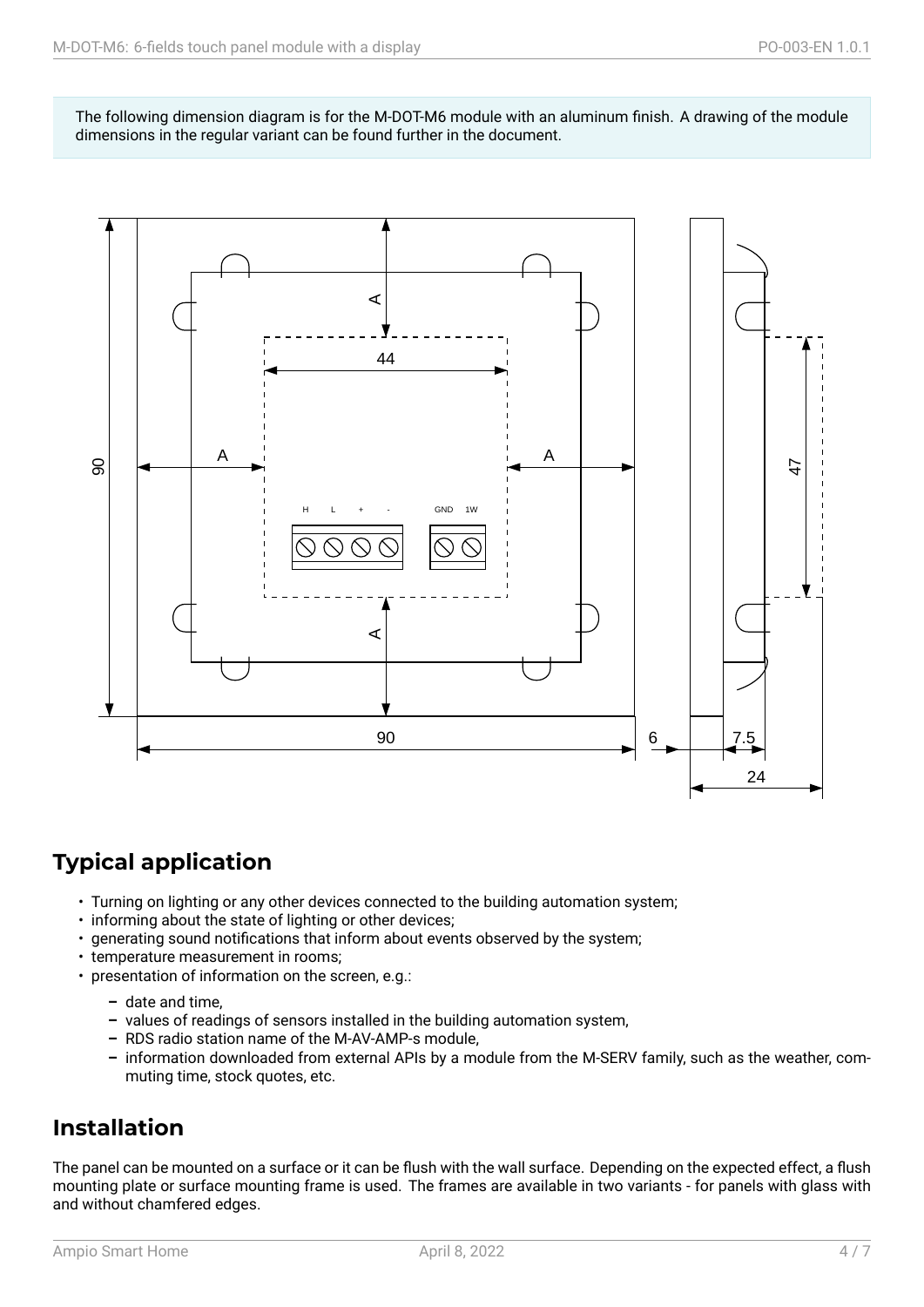Both in the case of flush and surface mounting, a standard junction box must be located behind the panel, inside which there will be connectors for the CAN bus and the 1-Wire interface. In the case of flush mounting, the box must be embedded in the wall at a greater than standard depth.

A detailed description of the installation of panels in both variants is available in the appropriate installer guides published on the Ampio knowledge base website.

### **Device status LEDs**

On the [back of the device, ther](https://help.ampio.com)e is one red LED indicating the communication status within the CAN bus:

- one regular flash every 1 sec. CAN bus communication is working properly,
- two regular flashes every 1 sec. the module is not receiving information from other Smart Home modules,
- three regular flashes every 1 sec. the module cannot send information to the CAN bus;

After the device is embedded in the mounting plate or frame, the LED is hidden.

# **Programming**

The module is programmed with a special programmer, available for authorised technicians, and the Ampio Smart Home CAN configurator software. It allows you to modify the parameters of the module and define its behaviour in response to signals directly available to the module as well as general information coming from all devices present in the home automation bus.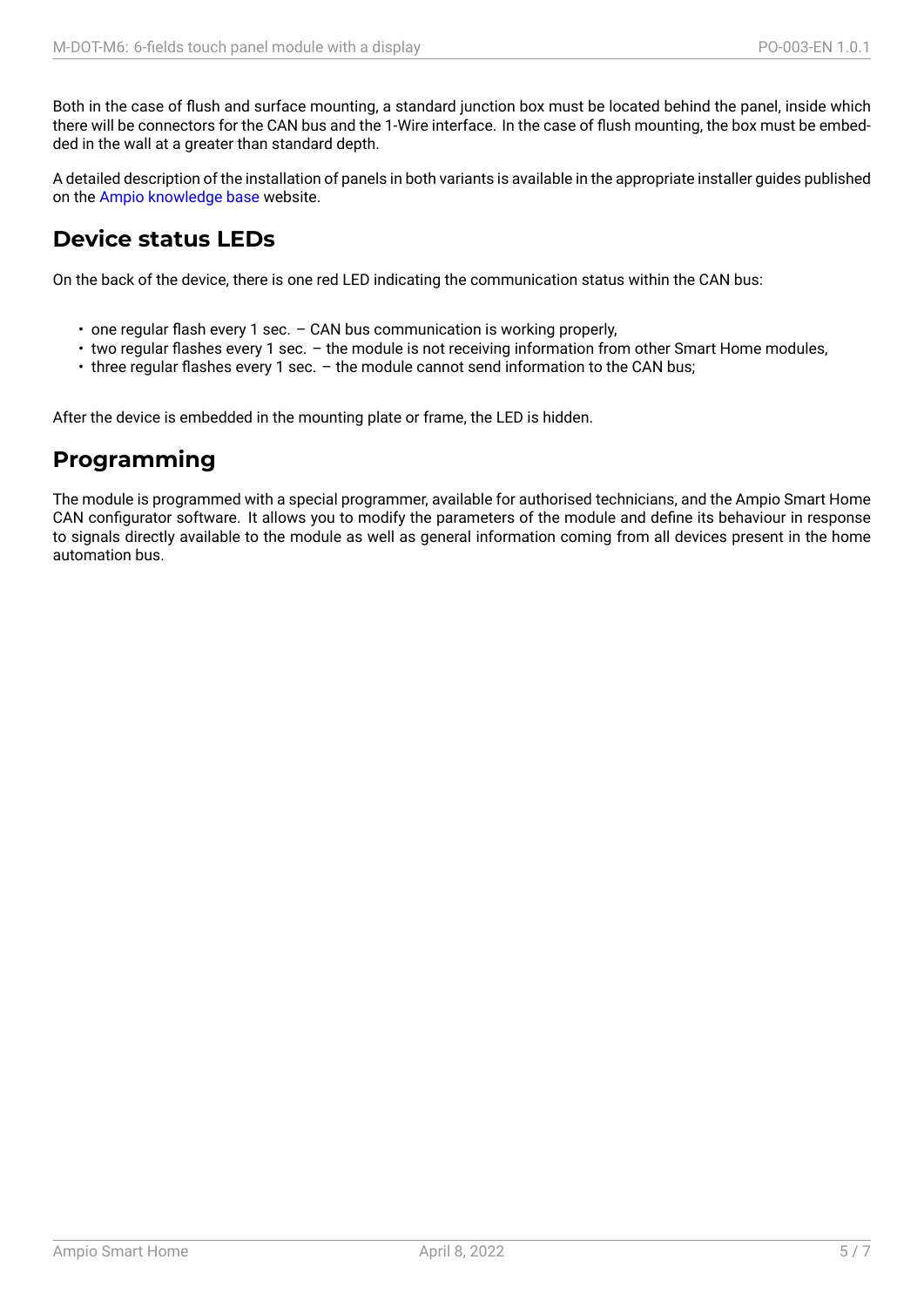# **Module dimensions**

Dimensions expressed in millimeters.

The panel consist of a glass front and a body with connectors and mechanical interfaces meant for mounting with the use of mounting plates or surface frames. The body is mounted in the center of the rear surface of the glass front with a margin of error appropriate for the production process.

The exact dimensions of the module front depend on the variant of the glass edge finish selected when placing an order.

In the dimensions diagram, the dashed line marks the area where the connectors of the device and its other elements protruding from the body are located. The outline of this area corresponds to the central opening in mounting plates and frames for panels. In the actual module, the CAN bus and 1-Wire interface connectors may be located in a different place than in the figure below, but within the marked area.